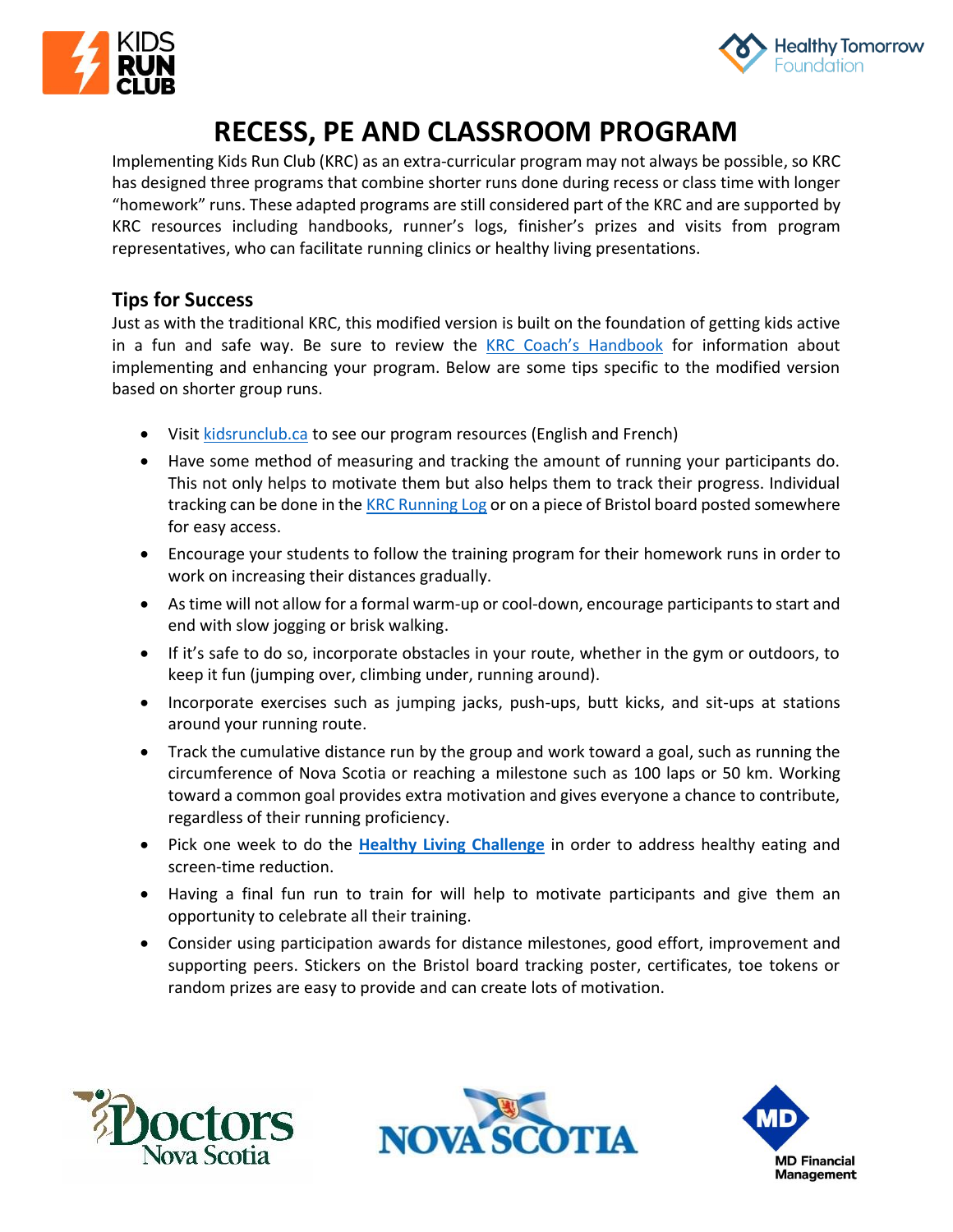#### **Recess Program**

One of the benefits to a recess run is that it is accessible to 100% of your student population. The program can be done school-wide or as a voluntary club with those students who are interested.

Some tips to consider:

- Limit the amount of changing of attire students do to prepare for this run. Making a full change of clothing could take a good portion of the time available. Special running attire, other than sneakers, is not crucial for such short runs.
- If running in the school yard, choose a route that does not require runners to run through other groups of students. This will help to avoid injuries/conflict.
- If running in the gym, keep it fun by playing music and changing directions at the end of each song.

### **Physical Education Program**

The amount of running done in a physical education (PE) KRC depends on the amount of time and frequency of the PE class. Limiting the amount of running is important for two reasons: first, there are many learning outcomes that need to be covered in PE, and second, not all students will like running. If possible, aim for 10 minutes of running, twice a week.

- If running in the gym, keep it fun by playing music and changing directions at the end of each song.
- Consider increasing the time spent running incrementally. Runners who are capable can run continuously, but others should follow an increase of one minute each week, with a oneminute walking break in between.
- As running is a fundamental movement skill, be sure to cover proper technique (see Coach's [Handbook\)](http://kidsrunclub.ca/wp-content/uploads/2018/06/KRC-Coach-2018.pdf) and remind participants how improving their running can support and improve their physical literacy as well as performance in other sports.
- Consider inviting a KRC rep to provide mini-running clinics to your classes.

# **Classroom Program**

Kids Run Club can support a number of learning outcomes in various subjects, including health, language arts, math and social studies. Whether it's journaling about running, tracking distances, learning about the health benefits of physical activity and healthy eating, or using a map to track a virtual route around Nova Scotia, having students run as part of classroom activities can be a good fit. Using KRC in class also provides students an opportunity to be active during class time, which has been shown to enhance classroom behavior, self-regulation, cognitive function, and academic achievement. Some things to keep in mind about KRC in the classroom:

- Run outdoors when possible but also explore the use of the gym for bad-weather days.
- Consider using students' experiences running for journaling, reading [\(Runner's Handbook](http://kidsrunclub.ca/wp-content/uploads/2018/06/KRC-handbook-EN-2018.pdf)), math (distance tracking) and presentations.
- Incorporate the **[Healthy Living Challenge](http://kidsrunclub.ca/wp-content/uploads/2018/06/HealthyLivingChallenge-EN-2018.pdf)** to address healthy eating and sedentary behaviour.
- Students who are unable or unwilling to run can still participate fully by walking and setting their own goals for improvement.